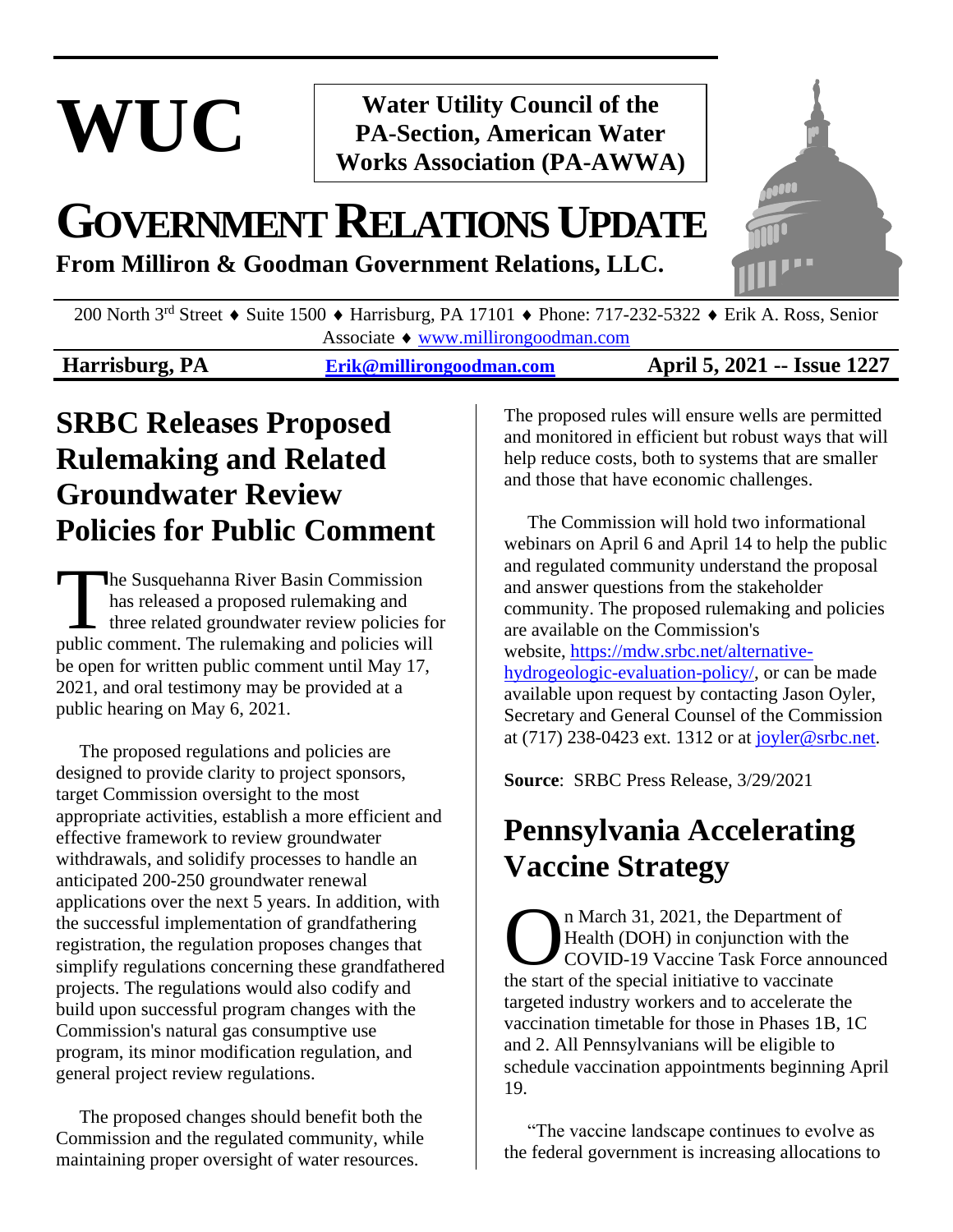more retail pharmacy chains across the country," Acting Health Secretary Alison Beam said. "To ensure that vaccine continues to get to people efficiently and equitably, Pennsylvania is adapting its plan to allow workers in targeted industries to access any of the three vaccines available at providers throughout the state, and to accelerate our eligibility for remaining phases of the state's vaccination plan.

 "Pennsylvania's vaccine providers have dramatically stepped up the pace of vaccinations to an average of 83,000 per day, moving the keystone state higher and higher in the rankings with other states. As we complete Phase 1A vaccinations, it's time to open eligibility to more Pennsylvanians so providers can continue to fill appointments and efficiently, effectively and equitably vaccinate more people every day."

 Pennsylvania will begin the following accelerated phased rollout:

- March 31 workers in the four targeted industries that Gov. Wolf and the Task Force announced on March 12:
	- o Law enforcement, which includes police, sheriffs and deputies, constables, corrections officers and staff, as well as probation and parole staff.
	- o Firefighters, including career and volunteer firefighters.
	- o Grocery Store workers, including all workers in supermarkets and grocery stores.
	- o Food and Agriculture workers, including all food processing company employees, including meat, poultry, and dairy processing, fresh fruit and vegetable packing operations, food manufacturing, all farmworkers, farm operators, and farm managers, including at urban agriculture operations.
- April 5 all residents in Phase 1B will be eligible to start scheduling vaccination appointments.
- April 12 all residents in Phase 1C will be eligible to start scheduling vaccination appointments.

• April 19, all residents will be eligible to start scheduling vaccination appointments.

 "It is important to remember that eligibility does not guarantee an immediate vaccination appointment," Beam said. "Vaccine providers are ready and eager to get a shot in the arm of every person who wants one while we continue to aggressively advocate for more vaccine." COVID-19 Vaccine Task Force members discussed the benefits of the accelerated plan.

 "President Biden has asked us to make every adult eligible for vaccination with the vaccine he is providing," said Sen. Art Haywood. "We can do it; we can make the change. We can get more vaccine to Southeast PA and across the commonwealth and target vaccine, so no one is left out."

 "Due to the successful implementation of the COVID-19 Vaccine Task Force's revised strategic plan, along with an increasing supply of vaccine doses from the federal government and the tremendous work of our provider network, Pennsylvania is now in a position to pursue an aggressive timeline to ensure any Pennsylvanians who wants to be vaccinated is eligible to do so by April 19," said Sen. Ryan Aument. "As we expand eligibility, we must not forget about our seniors and our commitment to prioritize them and others in Phase 1A, as well as our frontline workers such as law enforcement and first responders in Phase 1B."

 "We can meet President Biden 's request with the amount of vaccines he is providing," Rep. Bridget Malloy Kosierowski said. "Pennsylvania has done the work to make this a reality. I have said time and time again that this will get better, and it is. Our dedicated providers, who are on the ground every day, Governor Wolf's administration, and our task force have collaboratively worked together in prioritizing the health and safety of all Pennsylvanians."

 "Today is a day of hope and optimism," said Rep. Tim O'Neal. "Earlier this month, we announced plans to prioritize our essential workers and first responders by offering the Johnson & Johnson vaccine to them in the coming weeks. We have now done that today. In addition, we have set a timeline so that anyone who wants the vaccine will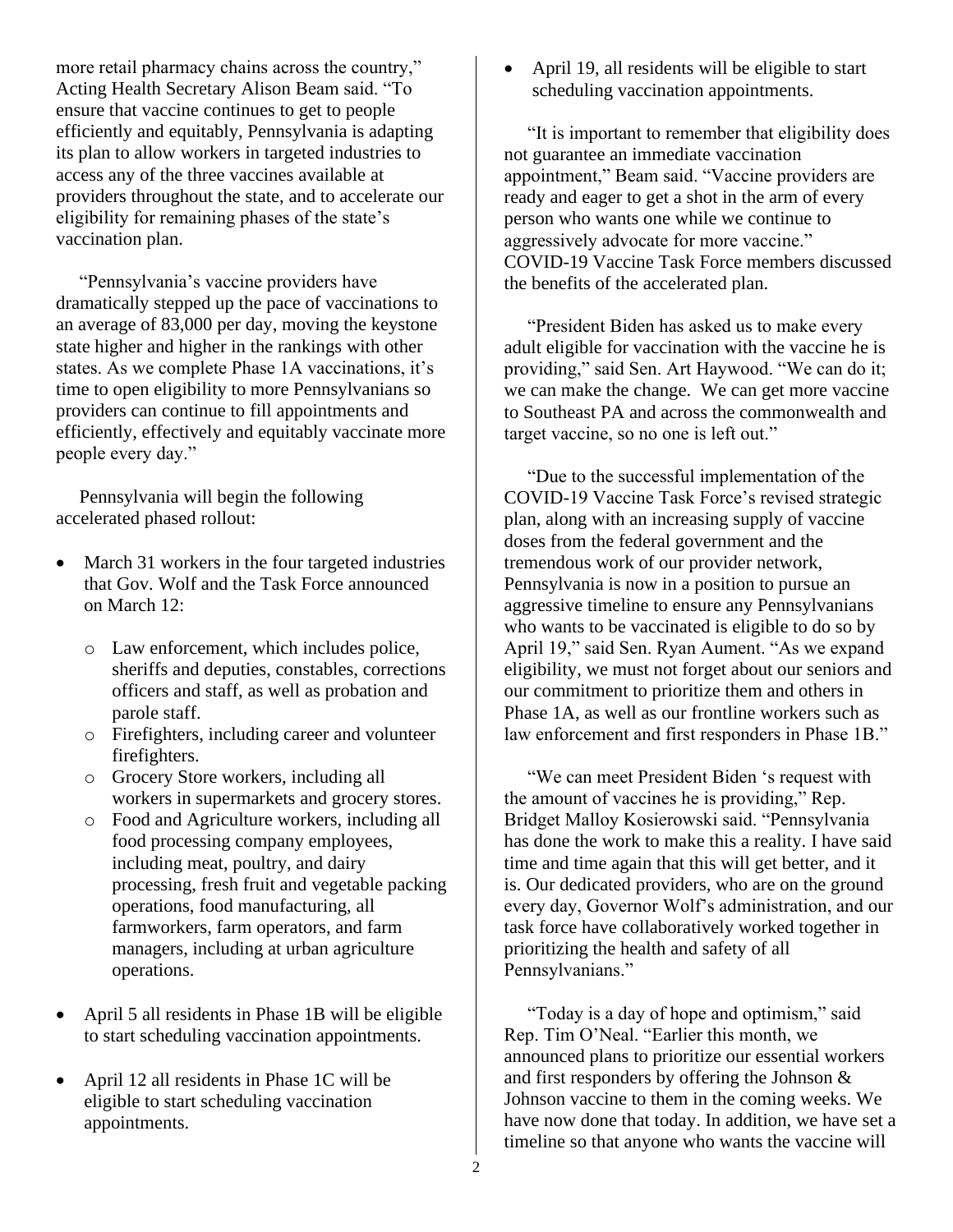get able to begin scheduling their appointment at the latest by April 19. The light at the end of the tunnel is getting brighter and brighter every day."

 Residents should continue to use the Department of Health's **Vaccine Provider Map** [https://www.health.pa.gov/topics/programs/immuni](https://www.health.pa.gov/topics/programs/immunizations/Pages/COVID-19-Vaccine-Providers.aspx#map) [zations/Pages/COVID-19-Vaccine-](https://www.health.pa.gov/topics/programs/immunizations/Pages/COVID-19-Vaccine-Providers.aspx#map)[Providers.aspx#map](https://www.health.pa.gov/topics/programs/immunizations/Pages/COVID-19-Vaccine-Providers.aspx#map) to find a vaccine provider nearest them. The department will continue to update the map as the federal government increases the number of pharmacy chains receiving vaccine through the Federal Retail Pharmacy Partnership.

 People without internet access can contact the Health Hotline by calling 1-877-PA-HEALTH (1- 877-724-3258).

 You can find the recording of today's press conference at [http://www.pacast.com/.](http://www.pacast.com/)

**Source**: PA Department of Health Press Release, 3/31/2021

### **Revenue Department Releases March 2021 Collections**

ennsylvania collected \$4.8 billion in General Fund revenue in March, which was **\$378.2 million, or 8.5 percent, more than Pennsylvania collected \$4.8 billion in G**<br>Fund revenue in March, which was \$3<sup>7</sup><br>million, or 8.5 percent, more than<br>anticipated, Revenue Secretary Dan Hassell reported. Fiscal year-to-date General Fund collections total \$28.7 billion, which is **\$1.3 billion, or 4.7 percent, above estimate**.

 **Sales tax receipts** totaled \$916.0 million for March, \$85.8 million above estimate. Year-to-date sales tax collections total \$9.3 billion, which is **\$256.8 million, or 2.8 percent, more than anticipated**.

 **Personal income tax (PIT) revenue** in March was \$1.4 billion, \$95.1 million above estimate. This brings year-to-date PIT collections to \$11.2 billion, which is \$272.6 million, or 2.5 percent, above estimate.

 **March corporation tax revenue** of \$2.2 billion was \$82.6 million above estimate. Year-to-date corporation tax collections total \$4.6 billion, which is **\$476.7 million, or 11.5 percent, above estimate**.

 **Inheritance tax revenue** for the month was \$155.7 million, \$59.5 million above estimate, bringing the year-to-date total to \$963.2 million, which is **\$105.8 million, or 12.3 percent, above estimate**.

 **Realty transfer tax revenue** was \$52.5 million for March, \$16.5 million above estimate, bringing the fiscal-year total to \$465.6 million, which is **\$68.7 million, or 17.3 percent, more than anticipated**.

 **Other General Fund tax revenue**, including cigarette, malt beverage, liquor and gaming taxes, totaled \$70.1 million for the month, \$21.1 million above estimate and bringing the year-to-date total to \$1.3 billion, which is **\$62.0 million, or 4.9 percent, above estimate**.

 **Non-tax revenue** totaled \$118.8 million for the month, \$17.6 million above estimate, bringing the year-to-date total to \$825.3 million, which is **\$37.0 million, or 4.7 percent, above estimate**.

 In addition to the General Fund collections, the **Motor License Fund** received \$229.8 million for the month, \$10.3 million above estimate. Fiscal year-to-date collections for the fund - which include the commonly known gas and diesel taxes, as well as other license, fine and fee revenues - total \$2.0 billion, which is \$28.9 million, or 1.4 percent, below estimate.

**Source**: PA Department of Revenue Press Release, 4/1/2021

### **Gov. Wolf Praises Biden Administration's Bold Infrastructure Plan**

ov. Tom Wolf joined President Joe Biden in Pittsburgh today and issued the following statement on the president's announcement ov. Tom Wolf joined President Joe Biden in<br>Pittsburgh today and issued the following<br>statement on the president's announcement<br>of his American Jobs Plan, which focuses on many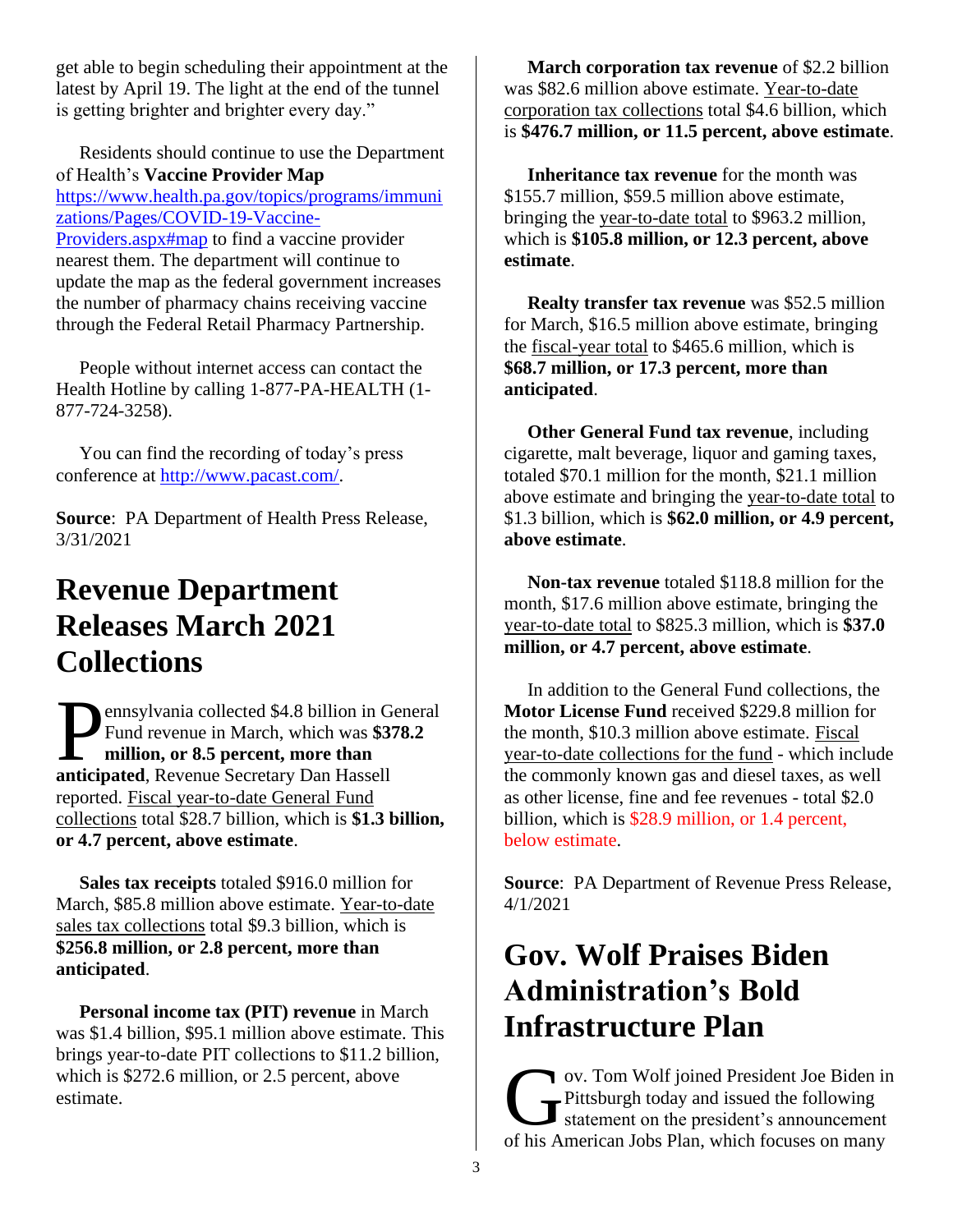of the same priorities that the governor has been calling for throughout this administration:

 "I'm grateful that President Biden recognizes that our nation's infrastructure, from our highways and bridges, to housing, broadband and more, demands immediate attention. These issues are critical to our public safety, our quality of life, our environment and our economy. This bold and necessary proposal will help move our commonwealth and our nation forward toward a brighter, stronger future.

 "Our infrastructure is a critical component to our economic recovery. As businesses recover and our workforce grows, they depend on our vast transportation network. Infrastructure projects are also job creators, further spurring economic growth.

 "Ensuring reliable broadband internet access is increasingly important for all Americans. From education and work to healthcare and social connection, this access is the key to bridging the digital divide.

 "Broadband access is only truly successful if those who are living, working and learning are in stable structures. Ensuring strong and stable housing, commercial buildings and schools is critical for safety and energy efficiency.

 "I share the president's priorities, which would build on my administration's previous Restore PA plan and current Back to Work PA plan, and I look forward to working with the Biden Administration in its efforts to make this plan a reality.

 "Earlier this year I urged Congress [https://www.governor.pa.gov/newsroom/gov-wolf](https://www.governor.pa.gov/newsroom/gov-wolf-urges-congress-to-prioritize-critical-infrastructure-needs-to-move-pa-forward/)[urges-congress-to-prioritize-critical-infrastructure](https://www.governor.pa.gov/newsroom/gov-wolf-urges-congress-to-prioritize-critical-infrastructure-needs-to-move-pa-forward/)[needs-to-move-pa-forward/](https://www.governor.pa.gov/newsroom/gov-wolf-urges-congress-to-prioritize-critical-infrastructure-needs-to-move-pa-forward/) to prioritize many of these same critical infrastructure needs for our commonwealth and I'm pleased that President Biden shares these priorities for the entire nation. I again urge Congress to make this comprehensive plan a priority so that we all can work together to help this country build back better."

**Source:** Governor Wolf's Press Office, 3/31/2021

### **SRBC Announces Water Level Monitoring Grants**

he Susquehanna River Basin Commission (SRBC or Commission) is offering a new grant program to support the collection and The Susquehanna River Basin Commis (SRBC or Commission) is offering a grant program to support the collection reporting of water level data in groundwater production wells. The goal is to promote practices that improve the sustainability of the basin's water resources.

 The Commission has dedicated \$120,000 to fund the program for its first year. Grant recipients may receive up to \$1,500 per source, with a facility cap of \$7,500 per year. Grants may be used for approved projects that are not currently collecting water level data from their well(s) or may be used to upgrade equipment to meet the Commission's requirements to monitor and report operational data. Successful applicants will collect and report the water level data to the Commission.

 The program is open to both public and nonpublic project sponsors. Most projects in the Susquehanna River Basin approved to withdraw groundwater are eligible to apply. Although project sponsors generally must have a current docket approval with SRBC, project sponsors with a grandfathering certificate or operating under an order to make application for groundwater wells are also eligible.

 All eligible projects will be considered. Should the number of applications exceed the budget for this year's grant round, the Commission will generally follow prioritization criteria included in the grant package materials.

 Applications open on April 1, 2021, and must be received by June 30, 2021. Funding announcements will be made after August 1, 2021. For additional information and details about how to apply, visit the SRBC website or use the link:

[https://www.srbc.net/our-work/what-we-do/water](https://www.srbc.net/our-work/what-we-do/water-level-monitoring-grants.html)[level-monitoring-grants.html.](https://www.srbc.net/our-work/what-we-do/water-level-monitoring-grants.html)

**Source**: SRBC Press Release, 4/1/2021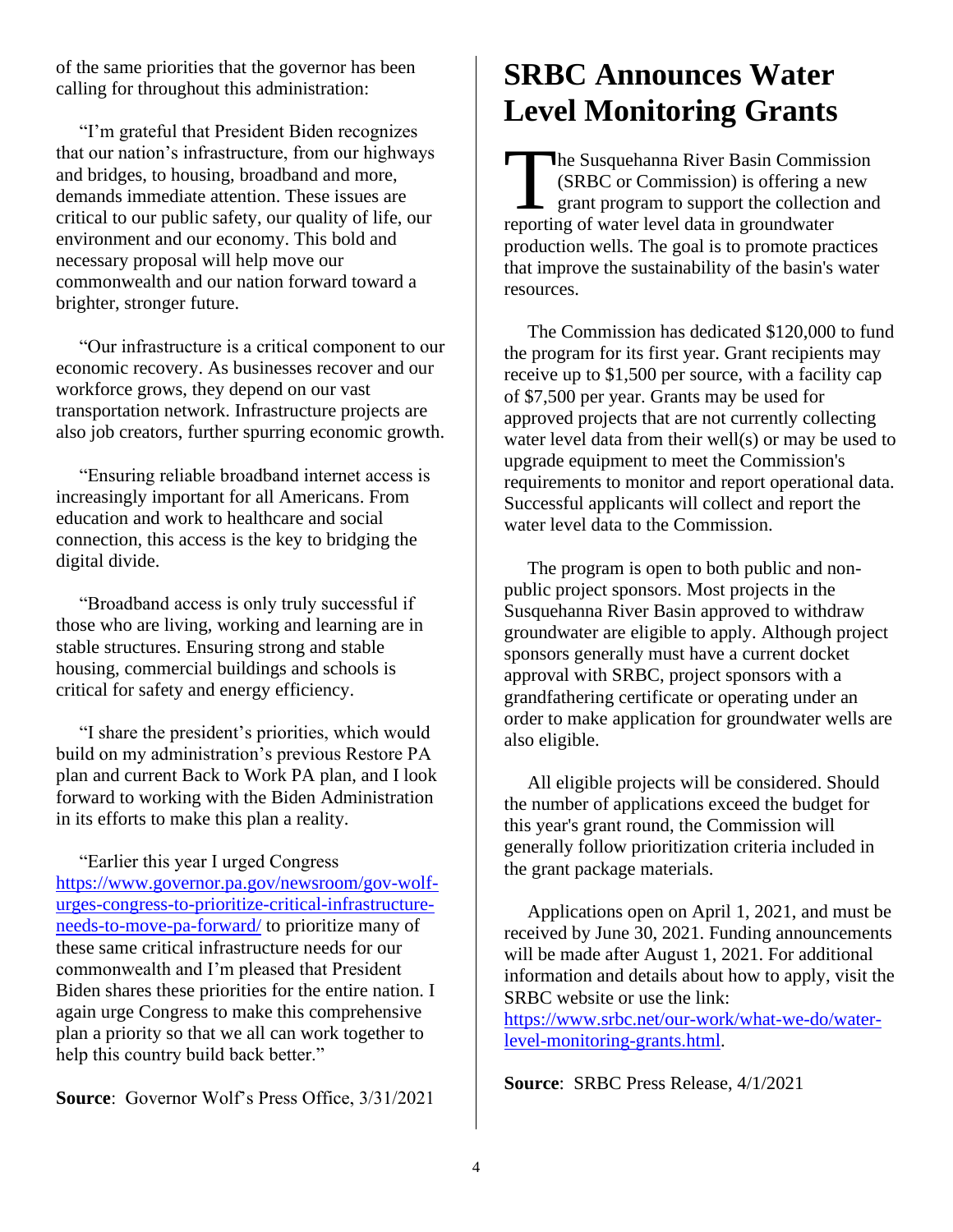### **Federal REAL ID Enforcement Begins Oct. 1, 2021**

*PennDOT has surpassed 1 million optional REAL ID-compliant driver's licenses, ID cards*

Ith only six months left until the federal enforcement of REAL ID begins for commercial domestic air travel and other **FREAL ID begins for**<br> **FREAL ID begins for**<br> **FREAL ID begins for**<br> **FREAL ID begins for**<br> **FEAL ID begins for**<br> **FEAL ID begins for**<br> **FEAL ID begins for**<br> **FEAL ID begins for**<br> **FEAL ID begins for** Transportation (PennDOT) is reminding Pennsylvania residents who want a REAL IDcompliant driver's licenses and photo ID cards to gather their needed documents as soon as possible to ensure they leave plenty of time to get their REAL ID before the federal enforcement date.

 To date PennDOT has issued approximately 1.1 million REAL ID products.

 REAL ID is a federal law that affects how states issue driver's licenses and ID cards if they are going to be acceptable for federal purposes, such as boarding a domestic flight or entering a federal building that requires federally acceptable ID upon entry. A federally acceptable form of identification (whether it's a Pennsylvania REAL ID driver's license or ID card, a valid U.S. Passport/Passport Card, a military ID, etc.) must be used for these purposes on and after October 1, 2021.

 There is no requirement that any resident obtain a REAL ID; PennDOT continues to offer standardissue driver's licenses and photo IDs.

 "Although October may seem far away right now, we encourage our customers who want a REAL ID to get one as soon as possible," said PennDOT Secretary Yassmin Gramian. "We continue to focus on providing the best possible customer service to all of our customers as the federal deadline approaches."

 Based on data from other states offering an optional REAL ID program, PennDOT projected that 1.3 million of its customers would get a REAL ID prior to the federal deadline of October 1, 2021. Having crossed the threshold of issuing 1 million

REAL ID-compliant products in December 2020, PennDOT is well-positioned to reach this target by the federal enforcement deadline.

 Since March 1, 2019, PennDOT has processed about 5.4 million customers, with more than 1.1 million individuals choosing to opt into the REAL ID program. The remaining 4.3 million have chosen not to participate or use an alternative federally acceptable form of ID come the October deadline.

 PennDOT paused REAL ID issuance in March 2020 due to COVID-19 out of an abundance of caution and in the interest of public health and resumed issuing REAL IDs in September 2020.

 Additionally, the federal Department of Homeland Security postponed the enforcement date for REAL ID from October 1, 2020, to October 1, 2021, in response to COVID-19 and the national emergency declaration.

 "We want to do everything we can to encourage residents interested in applying for a REAL ID to start the process now and be aware of all the proper documentation needed," said Gramian. "This will help ensure our customers have their REAL ID well in advance of the October 1, 2021 deadline."

 Customers can obtain a REAL ID by presenting documents for verification and processing at any driver license center. Federal regulations require that to be issued a REAL ID-compliant product, PennDOT must verify the below documents:

- **Proof of Identity**: Examples include original or certified copy of a birth certificate filed with the State Office of Vital Records/Statistics with a raised seal/embossed or valid, unexpired, U.S. Passport;
- **Proof of Social Security Number**: Social security card, in current legal name;
- **Two Proofs of Current, Physical PA Address**: Examples include a current, unexpired PA driver's license or identification card, vehicle registration or a utility bill with the same name and address; and
- **Proof of all Legal Name Changes** (if current legal name is different than what is reflected on proof of identity document): Examples include a certified marriage certificate(s) issued by the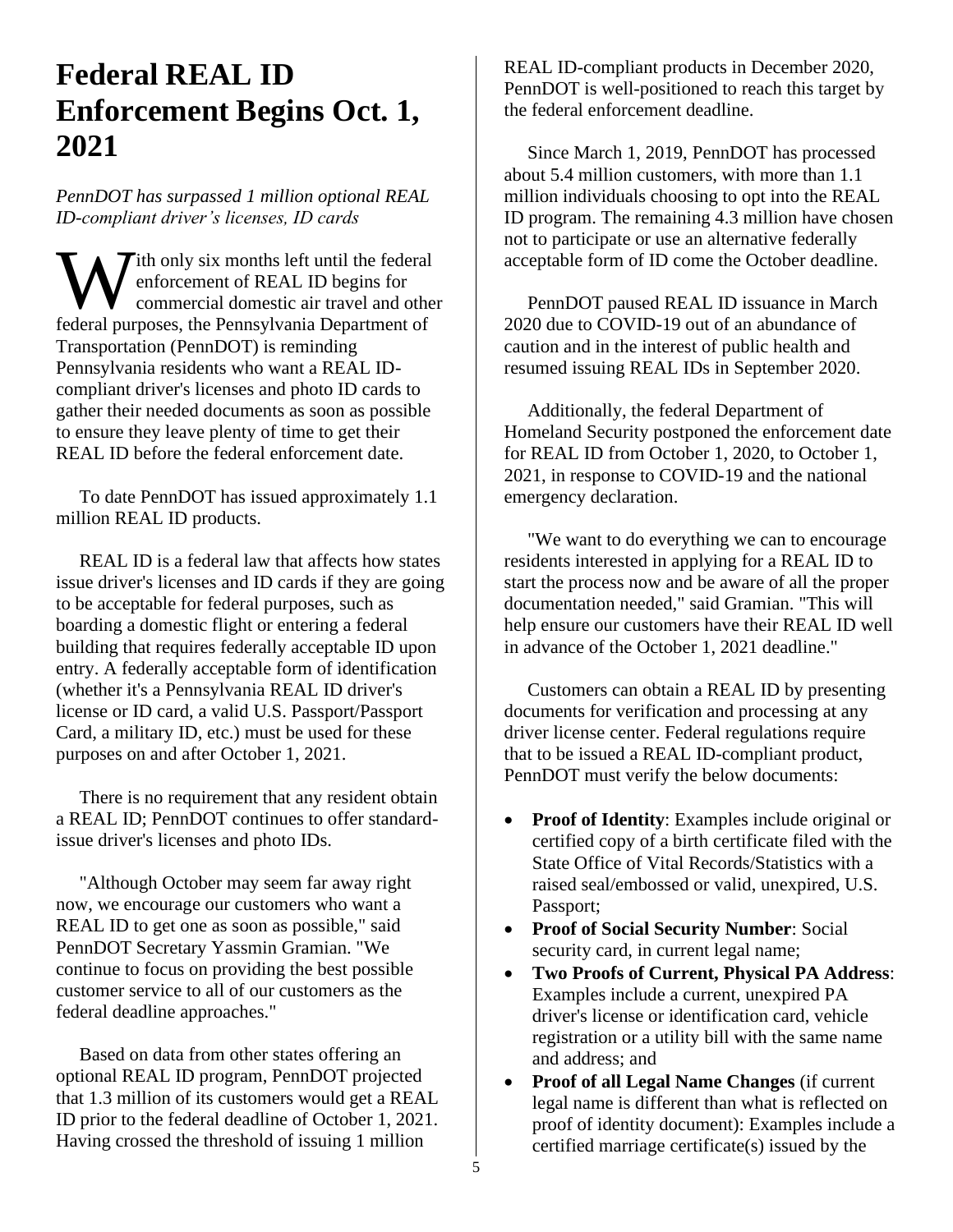County Court for each marriage, court order(s) approving a change in legal name or amended birth certificate issued by the State Office of Vital Records/Statistics.

 If current name is the same as what is reflected on proof of identity document (usually birth certificate or passport), a customer does not need to show proof of legal name changes.

 Customers have three options for obtaining a REAL ID product: Customers may order their REAL ID online if they have been pre-verified and their REAL ID product will be mailed to them within 15 business days; they can visit any PennDOT driver license center that is open for driver license services, have their documents verified and imaged, and their REAL ID product will be mailed to them within 15 business days; or they can visit one of 13 REAL ID Centers and receive their REAL ID product over the counter at the time of service.

 For a full list of driver license centers and their services, please visit the PennDOT Driver and Vehicle Services website, [https://dmv.pa.gov/.](https://dmv.pa.gov/)

 When a customer gets their first REAL ID product, they will pay a one-time fee of \$30, plus the applicable renewal fee (current renewal fee is \$30.50 for a four-year non-commercial driver's license, and \$31.50 for a photo ID). The expiration date of their initial REAL ID product will include any time remaining on their existing non-REAL ID product, plus an additional four years, unless the customer is over 65 and has a two-year license. This expiration date structure means that the customer won't "lose" time that they've already paid for. After the initial REAL ID product expires, the customer will pay no additional fee, beyond regular renewal fees, to renew a REAL ID product.

 REAL ID-compliant products are marked with a gold star in the upper right corner, standard-issue (non-compliant) products include the phrase "NOT FOR REAL ID PURPOSES," per federal regulations. Sample images can be viewed on **PennDOT's website**

[https://www.dmv.pa.gov/REALID/Pages/REAL-](https://www.dmv.pa.gov/REALID/Pages/REAL-ID-Images.aspx)[ID-Images.aspx.](https://www.dmv.pa.gov/REALID/Pages/REAL-ID-Images.aspx)

 More information about REAL ID in Pennsylvania, including **frequently asked questions** [https://www.dmv.pa.gov/Pages/REAL-](https://www.dmv.pa.gov/Pages/REAL-ID-Frequently-Asked-Questions.aspx)[ID-Frequently-Asked-Questions.aspx](https://www.dmv.pa.gov/Pages/REAL-ID-Frequently-Asked-Questions.aspx) and information on **documents required for REAL ID** [https://www.dmv.pa.gov/REALID/Pages/REAL-](https://www.dmv.pa.gov/REALID/Pages/REAL-ID-Document-Check.aspx)[ID-Document-Check.aspx,](https://www.dmv.pa.gov/REALID/Pages/REAL-ID-Document-Check.aspx) can be found at [http://www.penndot.gov/REALID.](http://www.penndot.gov/REALID)

**Source**: PennDOT Press Release, 4/2/2021

### **#CallUtilitiesNow - PUC Continues to Encourage Consumers and Small Businesses to Discuss Affordability Options with Utilities**

*Essential for Customers to Call Utilities to Discuss Assistance Programs and/or Payment Plan Options to Avoid Termination and #KeepUtilitiesOn*

he Pennsylvania Public Utility Commission continues to encourage consumers and small businesses who are struggling financially to #CallUtilitiesNow to discuss the options available to address any past-due balances, apply for available assistance programs, and review payment plan options - all focused on keeping households and businesses connected to vital utility services.  $\prod_{\text{to} \#C_3}$ 

#### In a **special statement**

[https://www.youtube.com/watch?v=DChj2iJzRew,](https://www.youtube.com/watch?v=DChj2iJzRew) PUC Chairman Gladys Brown Dutrieulle emphasized that a direct conversation between customer and utility is the best "first step" for any Pennsylvania household or business to #KeepUtilitiesOn, whether your financial difficulties are related to the COVID pandemic or other circumstances.

 Utilities understand the assistance programs available in their communities - including utilityrun Customer Assistance Programs (CAP) for income-qualified consumers, national programs like LIHEAP (Low Income Home Energy Assistance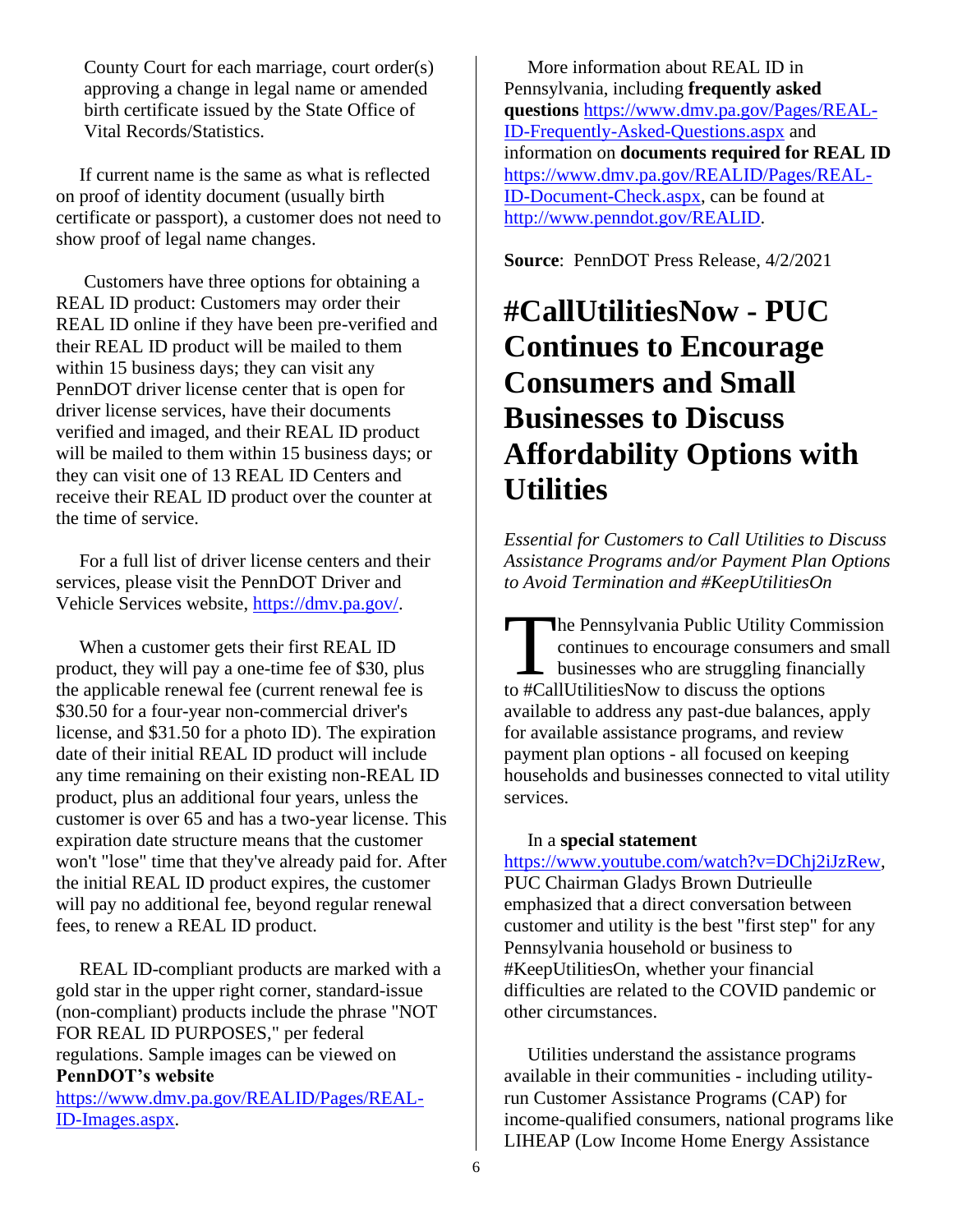Program), and various hardship funds operated by utilities and non-profit organizations to #KeepUtilitiesOn. Utilities also can help enroll consumers in assistance programs, guide them to other available resources and discuss new payment plan options to address overdue balances and help consumers move forward.

#### At-Risk Consumers in Pennsylvania

 According to the most recent utility reports submitted to the PUC, there are just over 890,000 residential utility accounts at-risk of termination and while the total number of accounts has gradually declined since a peak in October 2020, when they reached almost 1.1 million, the total dollar amount owed by at-risk households has continued to grow, now topping \$856 million.

 The PUC noted that millions of dollars in financial assistance is currently available from utilities and various supplemental programs, and the Commission encouraged every eligible individual and household to make use of those funds to address their balances and #KeepUtilitiesOn.

The households of greatest concern include:

- Utility customers experiencing financial difficulty for the first time and unaware of the resources available or the process for requesting assistance.
- Households that did not qualify for assistance in the past, because of higher incomes, but may now be eligible because of the financial impact of the pandemic.
- CAP customers who have not renewed their assistance plan enrollment for the new year risking removal from those programs.
- Households who qualify for LIHEAP financial assistance but have not applied for seasonal or supplemental aid.
- Individuals who may qualify for "rent and utility" assistance" available through counties across Pennsylvania.

 #CallUtilitiesNow is the best way to identify what help may be available to you, your family and your business. Also, be sure to call all your utilities: electric, natural gas, water/wastewater and

telecommunication because each may have different programs or resources available.

#### Payment Plans & Flexible Income Verification

 On March 11, 2021, the PUC required all Commission-regulated electric, natural gas, water, wastewater, telecommunications, and steam utilities to modify their existing collection policies to provide additional payment plan options [https://www.puc.pa.gov/press-release/2021/puc](https://www.puc.pa.gov/press-release/2021/puc-creates-added-2021-safeguards-to-help-households-and-small-businesses-address-past-due-utility-bills)[creates-added-2021-safeguards-to-help-households](https://www.puc.pa.gov/press-release/2021/puc-creates-added-2021-safeguards-to-help-households-and-small-businesses-address-past-due-utility-bills)[and-small-businesses-address-past-due-utility-bills](https://www.puc.pa.gov/press-release/2021/puc-creates-added-2021-safeguards-to-help-households-and-small-businesses-address-past-due-utility-bills) for residential and small business customers.

 Residential customers qualify for payment arrangements to gradually pay down their previous balances over an extended period - with a minimum length of one to five years, depending on their income level (lower income levels qualify for longer payment periods) - and small business customers qualify for payment arrangements with a minimum length of 18 months.

 Additionally, utilities and the PUC's Bureau of Consumer Services may continue to use flexible means for income verification and business status information - such as over-the-phone or via electronic mail, for the purpose of qualifying customers for payment arrangements and/or universal service programs.

#### About the PUC

 Visit the PUC's website at [www.puc.pa.gov](http://www.puc.pa.gov/) for recent news releases and video of select proceedings. You can also follow us on Twitter, Facebook, LinkedIn, Instagram and YouTube. Search for the "Pennsylvania Public Utility Commission" or "PA PUC" on your favorite social media channel for updates on utility issues and other helpful consumer information.

**Source**: PUC Press Release, 4/2/2021

### **Wolf Administration Reminds Businesses to Ensure a Safe Workspace for**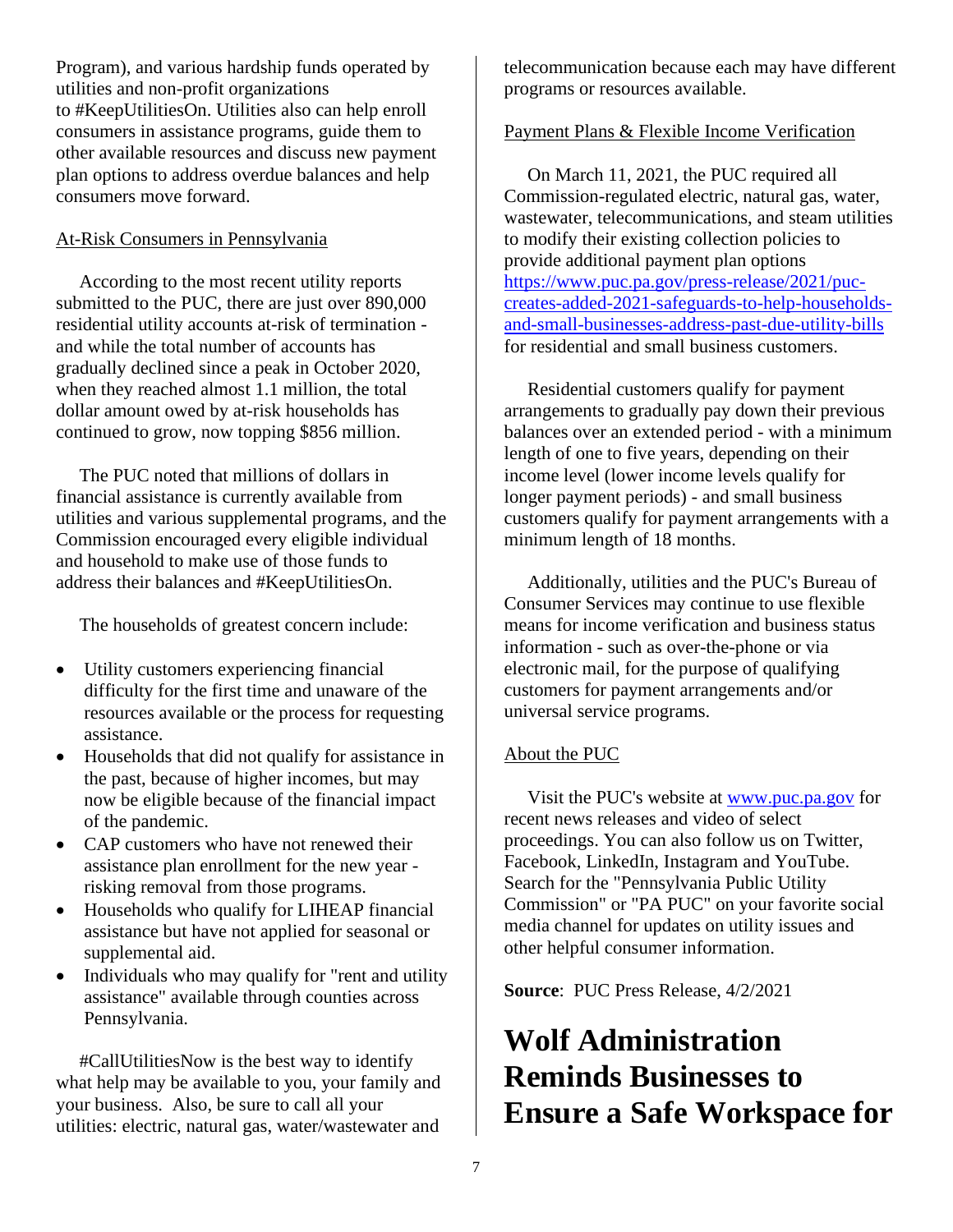### **Employees and Customers Alike**

*Telework Order Updated to be Encouraged, but not Mandated*

s Pennsylvania continues to accelerate vaccine eligibility and availability and mitigate the spread of COVID-19, the Wolf Administration today said that all Pennsylvanians should take continued steps to ensure a safe workspace for employees and customers alike.  $\overline{A}$ 

 "We are making tremendous progress vaccinating Pennsylvanians and are now able to accelerate our state vaccine plan," Department of Health Acting Secretary Alison Beam said. "As we move forward, we are reminding Pennsylvanians that it is still imperative that they follow current personal mitigation efforts such as wearing a mask, maintaining social distance and following gathering and occupancy guidelines so we can protect public health while we jump-start our economy."

 "The COVID-19 virus is still present in our communities," Beam added. "We encourage anyone who feels they need, or wants, a COVID-19 test to take advantage of hundreds of testing locations if they feel they have been exposed to COVID-19. Testing remains the best way to determine your exposure to and to ultimately stop the spread of COVID-19."

 "We've made significant progress in our battle against COVID-19, so we must continue abiding by all guidelines and orders, including masking and social distancing when out and about," said Department of Community and Economic Development (DCED) Sec. Dennis Davin. "The best way to support our local businesses is to create a safe environment for everyone so that we can combat the virus' spread, which will help position us to bounce back easier and faster long term."

 The Wolf Administration offers guidance online through the administration's guidance for businesses [https://www.governor.pa.gov/covid-19/business](https://www.governor.pa.gov/covid-19/business-guidance/)[guidance/](https://www.governor.pa.gov/covid-19/business-guidance/) and guidance for businesses in the

restaurant industry [https://www.governor.pa.gov/covid-19/restaurant](https://www.governor.pa.gov/covid-19/restaurant-industry-guidance/)[industry-guidance/.](https://www.governor.pa.gov/covid-19/restaurant-industry-guidance/)

#### The **Open & Certified Pennsylvania**

[https://www.pa.gov/covid/open-and-certified](https://www.pa.gov/covid/open-and-certified-pennsylvania/)[pennsylvania/](https://www.pa.gov/covid/open-and-certified-pennsylvania/) process is still open for restaurants that are interested in self-certifying to increase indoor capacity. There is no cost to self-certify and restaurants can access the **online selfcertification form here**

[https://spportal.dot.pa.gov/self-certify/pages/self](https://spportal.dot.pa.gov/self-certify/pages/self-certify.aspx)[certify.aspx.](https://spportal.dot.pa.gov/self-certify/pages/self-certify.aspx) Self-certified restaurants can promote their status with provided branded signage and consumers can search the **Open and Certified database** [https://spportal.dot.pa.gov/self](https://spportal.dot.pa.gov/self-certify/pages/self-certify-search.aspx)[certify/pages/self-certify-search.aspx](https://spportal.dot.pa.gov/self-certify/pages/self-certify-search.aspx) to confirm what businesses near them have selfcertified. Business owners with additional questions about the self-certification program can contact covidselfcert@pa.gov and view **Frequently Asked Questions** [https://dced.pa.gov/wp](https://dced.pa.gov/wp-content/uploads/2020/09/Open-Certfied-Pennsylvania-FAQs.pdf)[content/uploads/2020/09/Open-Certfied-](https://dced.pa.gov/wp-content/uploads/2020/09/Open-Certfied-Pennsylvania-FAQs.pdf)[Pennsylvania-FAQs.pdf](https://dced.pa.gov/wp-content/uploads/2020/09/Open-Certfied-Pennsylvania-FAQs.pdf) as a reference for  restaurant owners and the public.

 Newly updated orders and guidance, which take place Sunday, April 4, are available online:

#### **Governor's Order**

[https://www.governor.pa.gov/wp](https://www.governor.pa.gov/wp-content/uploads/2021/04/2021.4.1-TWW-v2-amended-mitigation-enforcement-immunity-order.pdf)[content/uploads/2021/04/2021.4.1-TWW-v2](https://www.governor.pa.gov/wp-content/uploads/2021/04/2021.4.1-TWW-v2-amended-mitigation-enforcement-immunity-order.pdf) [amended-mitigation-enforcement-immunity](https://www.governor.pa.gov/wp-content/uploads/2021/04/2021.4.1-TWW-v2-amended-mitigation-enforcement-immunity-order.pdf)[order.pdf,](https://www.governor.pa.gov/wp-content/uploads/2021/04/2021.4.1-TWW-v2-amended-mitigation-enforcement-immunity-order.pdf) as amended.

#### **Secretary of Health Order**

[https://www.governor.pa.gov/wp](https://www.governor.pa.gov/wp-content/uploads/2021/04/2021.4.1-Amendment-to-Order-of-the-Secretary-Mitigation-and-Enforcement.pdf)[content/uploads/2021/04/2021.4.1-Amendment-to-](https://www.governor.pa.gov/wp-content/uploads/2021/04/2021.4.1-Amendment-to-Order-of-the-Secretary-Mitigation-and-Enforcement.pdf)[Order-of-the-Secretary-Mitigation-and-](https://www.governor.pa.gov/wp-content/uploads/2021/04/2021.4.1-Amendment-to-Order-of-the-Secretary-Mitigation-and-Enforcement.pdf)[Enforcement.pdf,](https://www.governor.pa.gov/wp-content/uploads/2021/04/2021.4.1-Amendment-to-Order-of-the-Secretary-Mitigation-and-Enforcement.pdf) as amended.

#### **Frequently Asked Questions**

[https://www.health.pa.gov/topics/disease/coronavir](https://www.health.pa.gov/topics/disease/coronavirus/Pages/Guidance/Targeted-Mitigation-FAQ.aspx) [us/Pages/Guidance/Targeted-Mitigation-FAQ.aspx](https://www.health.pa.gov/topics/disease/coronavirus/Pages/Guidance/Targeted-Mitigation-FAQ.aspx) . Also starting Sunday, April 4, telework for businesses will be highly encouraged; previously, telework was to be used unless it was not possible to do so.

**Source**: Governor Wolf's Press Office, 4/1/2021